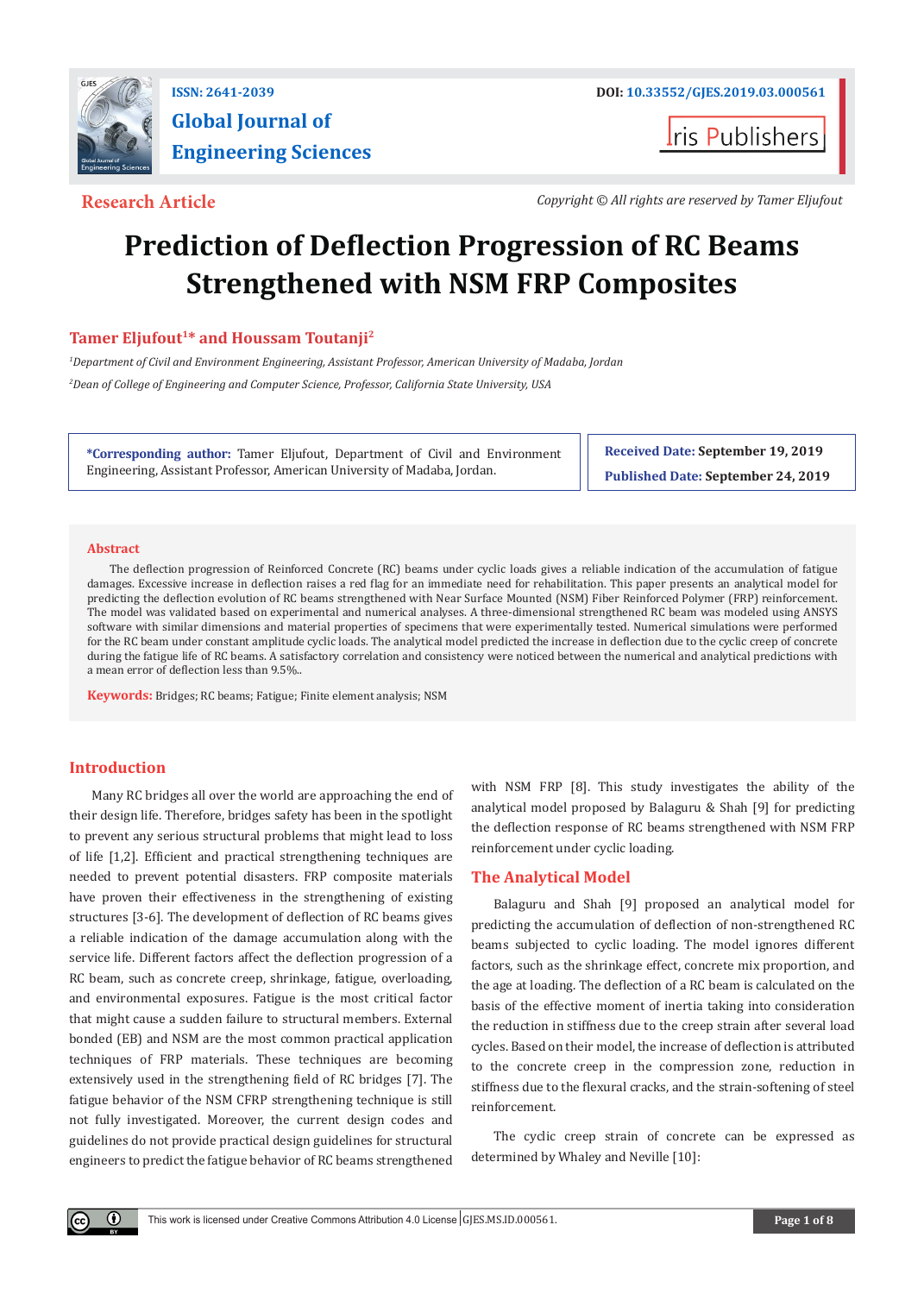$$
\varepsilon_c = 129 \sigma_m (1 + 3.87 \Delta) t^{1/3} \tag{1}
$$

 The previous equation is used to develop a cycle-dependent secant modulus for concrete in compression as follows:

$$
\varepsilon_c = 129 \sigma_m t^{1/3} + 17.8 \sigma_m \Delta N^{1/3}
$$
 (2)

A cycle-dependent secant modulus of concrete under compression is presented by:

$$
E_c = \frac{\sigma_{\text{max}}}{\frac{\sigma_{\text{max}}}{E} + \varepsilon_c}
$$
 (3)

The reduction in stiffness of RC beam due to the fatigue tensile cracking and debonding must be considered. The effective moment of inertia expressed as:

$$
I_e = I_{cr} + \left(\frac{M_{cr}}{M_a}\right)^3 (I_g - I_{cr}) \le I_g \tag{4}
$$

The cracking moment is giving by:

$$
M_{cr} = \frac{I_g f_r}{y_t} \tag{5}
$$

The stiffness of the strengthened RC beam is reducing with the increase of the number of cycles. The relation between the initial modulus of rupture and its value at a given number of cycles is:

$$
f_{r,N} = f_r \left( 1 - \frac{\log N}{10.954} \right) \tag{6}
$$

The deflections of short-term static loading are calculated as follows:

$$
\delta = \frac{F(Loads, spans)}{EI_e} \tag{7}
$$

Where  $F$  (Loads, spans) is a function of the load and span arrangement, and  $Ele$  is the initial effective stiffness of the RC beam.

The deflection after a given number of cycles is presented as:

$$
\delta_N = \frac{F(Loads, spans)}{E_N I_{e,N}}
$$
(8)

Where  $I_{e,N}$  is given by:

$$
I_{e,N} = I_{cr,N} + \left(\frac{M_{cr,N}}{M_a}\right)^3 (I_g - I_{cr,N}) \le I_g \tag{9}
$$

The cracking moment at a given number of cycles is:

$$
M_{cr,N} = \frac{I_g f_r}{y_t} \tag{10}
$$

The classical beam theory can be used to determine the stress distribution along the RC beam section, as shown in Figure 1. The contribution of FRP reinforcement is considered similar to the contribution of steel reinforcement. The depth of the neutral axis (x) was found using the force equilibrium along the beam's section, as follows:

$$
b\frac{x^2}{2} + (n-1)A_s(x-d') = nA_s(d-x) + n_fA_f(h-x)
$$
 (11)



**Figure 1:** Stress and strain distribution of a RC beam strengthened with NSM reinforcement.

The modular ratio of steel reinforcement is given by:

$$
n = \frac{E_s}{E} \tag{12}
$$

The modular ratio of FRP reinforcement is given by:

$$
n = \frac{E_f}{E} \tag{13}
$$

The gross moment of inertia is given by:

$$
I_g = \frac{bh^3}{12} \tag{14}
$$

The moment of inertia of the cracked section is calculated by:

$$
I_{cr} = b\frac{x^3}{2} + nA_s(d-x)^2 + n_fA_f(h-x)^2 + (n-1)A_s(x-d')^2
$$
 (15)

#### **The Numerical Model**

A strengthened RC beam was modeled with similar dimensions and material properties of specimens that were experimentally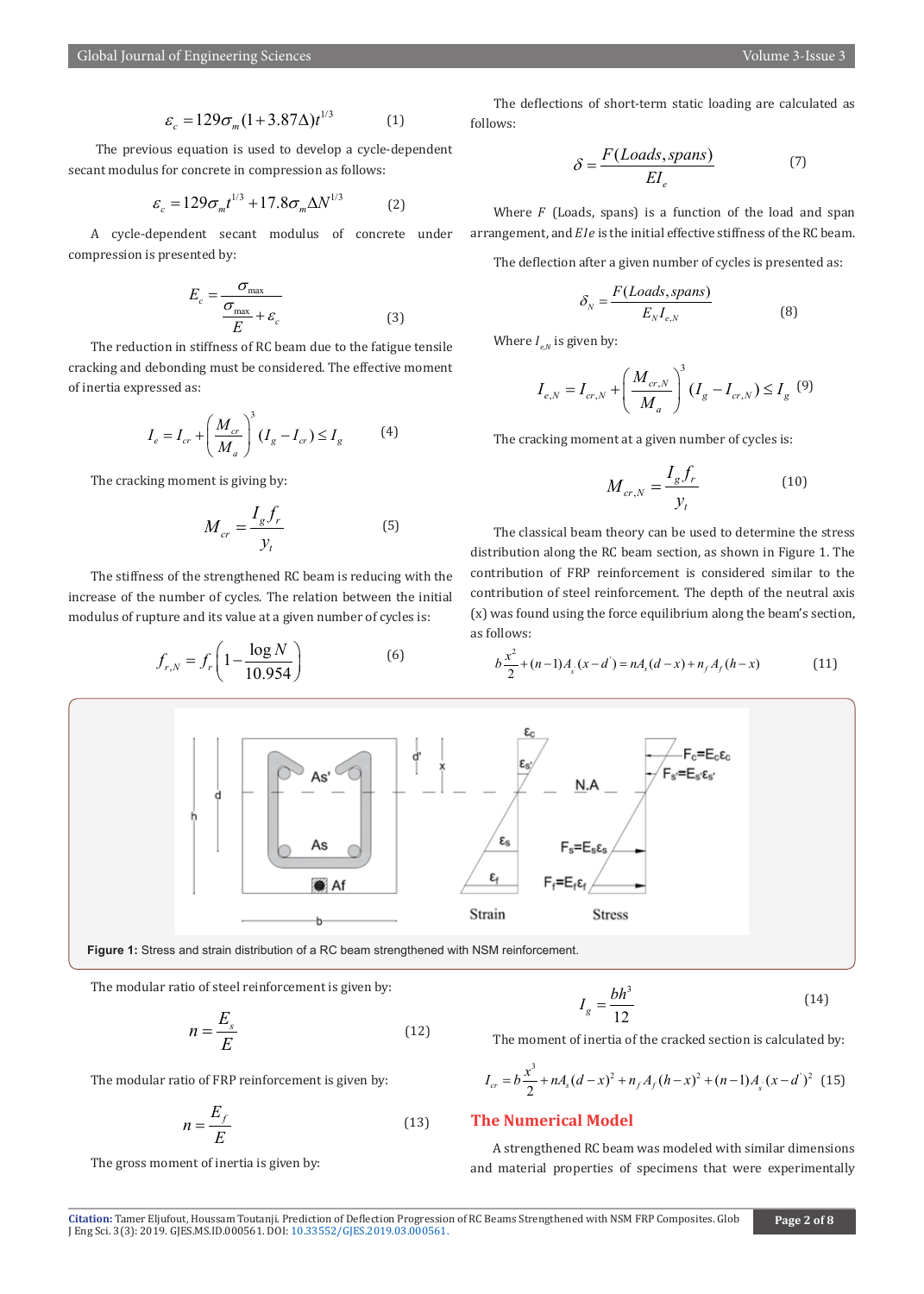tested by Eljufout and Toutanji [11]. A three-dimensional finite element RC beam was modeled using ANSYS (2015). The static and fatigue tools in ANSYS were utilized in this study. The fatigue tool allows the determination of fatigue damage and life using a stress- life or strain-life approach. Static analyses were performed to calibrate the simulated RC beam. The fatigue analysis was performed in increments to obtain the model's responses along with the fatigue life. The obtained data includes the deflection and strain progression with respect to the number of cycles.

The model has a total length of 1221mm and a square crosssection with a width and depth of 152.4mm. The steel reinforcement consists of four 12mm diameter rebars, two rebars in the tension zone and another two rebars in the compression zone. The RC beam is strengthened with a 9.6 mm diameter CFRP rod placed in the beam's soffit, Figure 1. The fatigue properties of the modeled RC beam were defined based on the empirical S-N curves that were developed in the study done by Eljufout and Toutanji [11] for RC beams strengthened with NSM CFRP. The model is a simply

supported beam according to the configuration of experimental tests. An end of the beam was modeled as a hinge support that is constrained in both horizontal and vertical direction. Whereas the other end was modeled as a roller support that is constrained only in the vertical direction. A steel plate was modeled to simulate a two-point bending spreader beam. This allows the applied load to transfer in a constant form of pressure. Steel plates and supports were assumed to have a perfect bonding with the concrete.

Due to the symmetry of the RC beam and the testing configuration, only half of the RC beam was modeled with the proper boundary conditions to reduce the computational time and the needed storage of data. The RC beam's symmetry was simulated by restraining the displacement in the plane perpendicular to the plane of symmetry. A convergence study was performed to determine the appropriate element size. The Newton-Raphson approach was utilized for the nonlinearity of the model during the static analysis (Figure 2).



The concrete and epoxy used in this study were considered as quasi-brittle materials with different responses under compression and tension loads. The SOLID65 element was employed to model concrete and epoxy resin. This element has eight nodes with three degrees of freedom at each node, translations in the nodal x, y, and z directions. Moreover, the element is capable of predicting the nonlinear behavior using a smeared crack approach, which allows the model to simulate the concrete and epoxy resin failure modes accounting for both cracking in tension, crushing in compression, plastic deformation, and creep in three orthogonal directions [12]. The element requires linear and multilinear isotropic material properties. Thus, the ultimate compressive and tension uniaxial strengths are needed to define the failure criterion of concrete and epoxy resin. Von-misses' criteria were considered based on the study performed by William and Warnke [13]. The SOLID65 element starts cracking once any of the principal tensile stresses in any direction exceed the maximum defined tensile principal stress of the defined material. Likewise, the element starts crushing once the principal compressive stresses exceed the defined maximum compressive stress. The condition of the crack face was presented by the shear transfer coefficients for an open and closed crack, and

was 0.3 and 0.8, respectively. Typical shear transfer coefficients range from 0.0 to 1.0, where 0.0 represents a smooth crack (complete loss of shear transfer) and 1.0 representing a rough crack (no loss of shear transfer).

Different analytical models have been proposed to predict the stress-strain response of a brittle material. The analytical model that was proposed by Ali et al. [14] was used in this study. Concrete has a perfect linear elastic behavior within the first third of its ultimate compressive strength. After reaching the ultimate strength, concrete starts to soften and crushing. The complete failure occurs once the concrete reaches the ultimate strain. The SOLID65 element was defined accordingly to avoid convergence problems. The required stress-strain curve was developed based on the ultimate compressive strength obtained by experimental tests and using the following equation:

$$
\frac{f}{d'_{c}} = \frac{1.9\left(\frac{\varepsilon}{\varepsilon'_{c}}\right)}{1 + 0.9\left(\frac{\varepsilon}{\varepsilon'_{c}}\right)^{2.1}}
$$
(16)

**Citation:** Tamer Eljufout, Houssam Toutanji. P[rediction of Deflection Progressio](http://dx.doi.org/10.33552/GJES.2019.03.000561)n of RC Beams Strengthened with NSM FRP Composites. Glob J Eng Sci. 3(3): 2019. GJES.MS.ID.000561. DOI: 10.33552/GJES.2019.03.000561.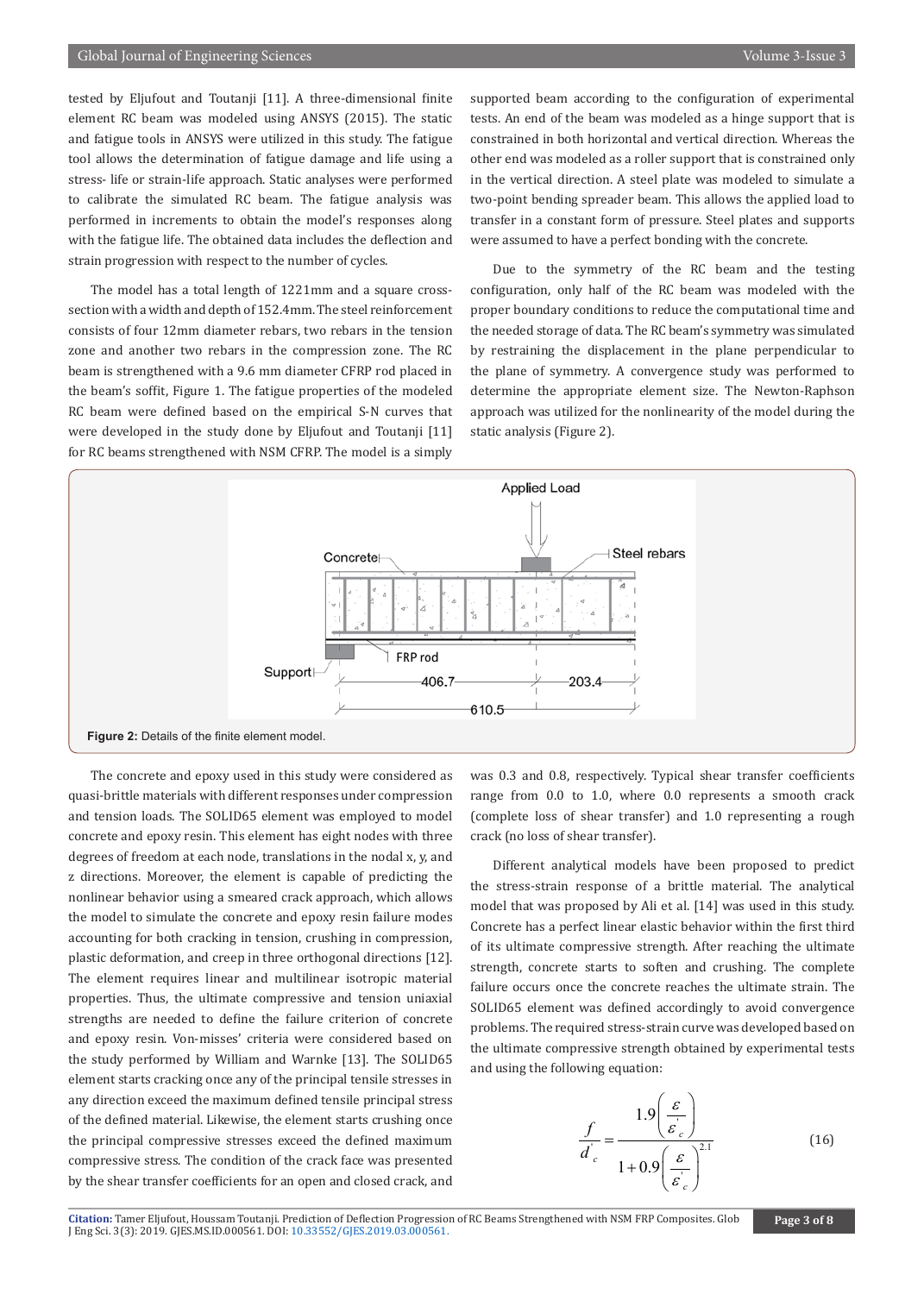The modulus of elasticity and tensile strength were calculated by the following equations [15]:

$$
E = 4700 \sqrt{f'_c}
$$
 (17)  

$$
f_t = 4700 \sqrt{f'_c}
$$
 (18)

All the defined properties in equations (17) and (18) are in mega-pascal (MPa). The flexural and shear reinforcements were included in the RC beam model. The steel and CFRP reinforcements were modeled by a LINK180 element. This element is a three degrees of freedom spar element with two nodes, and it has the ability for translations in the nodal x, y, and z directions. The element is capable of plastic deformation and it was modeled as an elastic-linear hardening material BKHM (Bilinear Kinematic Hardening Model), and identical in tension and compression. A perfect bonding was assumed between concrete, steel rebars, and CFRP reinforcement.

**Table 1:** Material properties of concrete and steel reinforcement.

| <b>Parameter</b>                  | <b>Value</b> |  |  |
|-----------------------------------|--------------|--|--|
| Elastic modulus of concrete       | 25.9 GPa     |  |  |
| Poisson's ratio of concrete       | 0.25         |  |  |
| Modulus of rupture                | 3.0 MPa      |  |  |
| Open shear transfer coefficient   | 0.3          |  |  |
| Closed shear transfer coefficient | 0.8          |  |  |
| Compressive strength of concrete  | 30.5 MPa     |  |  |
| Elastic modulus of steel          | 188 GP       |  |  |
| Hardening modulus of steel        | 1880 MPa     |  |  |
| Yield strength of steel           | 441 MPa      |  |  |
| Poisson's ratio of steel          | 0.3          |  |  |

The SOLID45 element was used for modeling the rigid steel support and loading plate. This element has eight nodes with three degrees of freedom at each node, translations in the nodal x, y, and z directions. This element was assumed to be a linear elastic material with an elastic modulus of 188 GPa and Poisson's ratio of 0.3. The steel support and loading plate were modeled to obtain a constant stress distribution along the element's cross-section. This helps to maintain a better convergence by avoiding concrete crushing. Both the steel support and loading plate have the same dimensions of 152.4 mm  $\times$  60 mm  $\times$  30 mm. Tables 1 & 2 present the material properties of the RC beam.

| <b>Parameter</b>                  | Value     |  |  |
|-----------------------------------|-----------|--|--|
| Elastic modulus of epoxy          | 4.48 GPa  |  |  |
| Poisson's ratio of epoxy          | 0.35      |  |  |
| Modulus of rupture                | $2.0$ MPa |  |  |
| Open shear transfer coefficient   | 0.3       |  |  |
| Closed shear transfer coefficient | 0.8       |  |  |
| Compressive strength of epoxy     | 24.4 MPa  |  |  |
| Elastic modulus of CFRP           | 155 GP    |  |  |
| Ultimate strength of CFRP         | 2800 MPa  |  |  |
| Poisson's ratio of CFRP           | 0.25      |  |  |

**Table 2:** Material properties of epoxy and CFRP reinforcement.

#### **Discussion**

The model was validated under monotonic and fatigue loading with respect to the experimental results that were obtained in a study done by Eljufout and Toutanji (10). The model responses correlate satisfactorily with the experimental data at all stages of the monotonic and cyclic loading [16,17]. A comparison between the obtained numerical and experimental static behaviors is presented in Figure 3. Two significant stages can be characterized in the static behavior of the RC beam; linear elastic stage and nonlinear ultimate stage. The experimental yield load was determined as 105.3 kN at a deflection of 10.0mm. The numerical yield load was 106.2 kN at a deflection of 10.6mm.



The model was subjected to a constant cyclic load ranges of 31 kN and 46 kN, Figures 4 & 5. A good precision was noticed between the FE simulations and experimental tests. The maximum deviation between the numerical and experimental results for deflection under cyclic loading is less than 17%.

Citation: Tamer Eljufout, Houssam Toutanji. P[rediction of Deflection Progressio](http://dx.doi.org/10.33552/GJES.2019.03.000561)n of RC Beams Strengthened with NSM FRP Composites. Glob<br>J Eng Sci. 3(3): 2019. GJES.MS.ID.000561. DOI: 10.33552/GJES.2019.03.000561.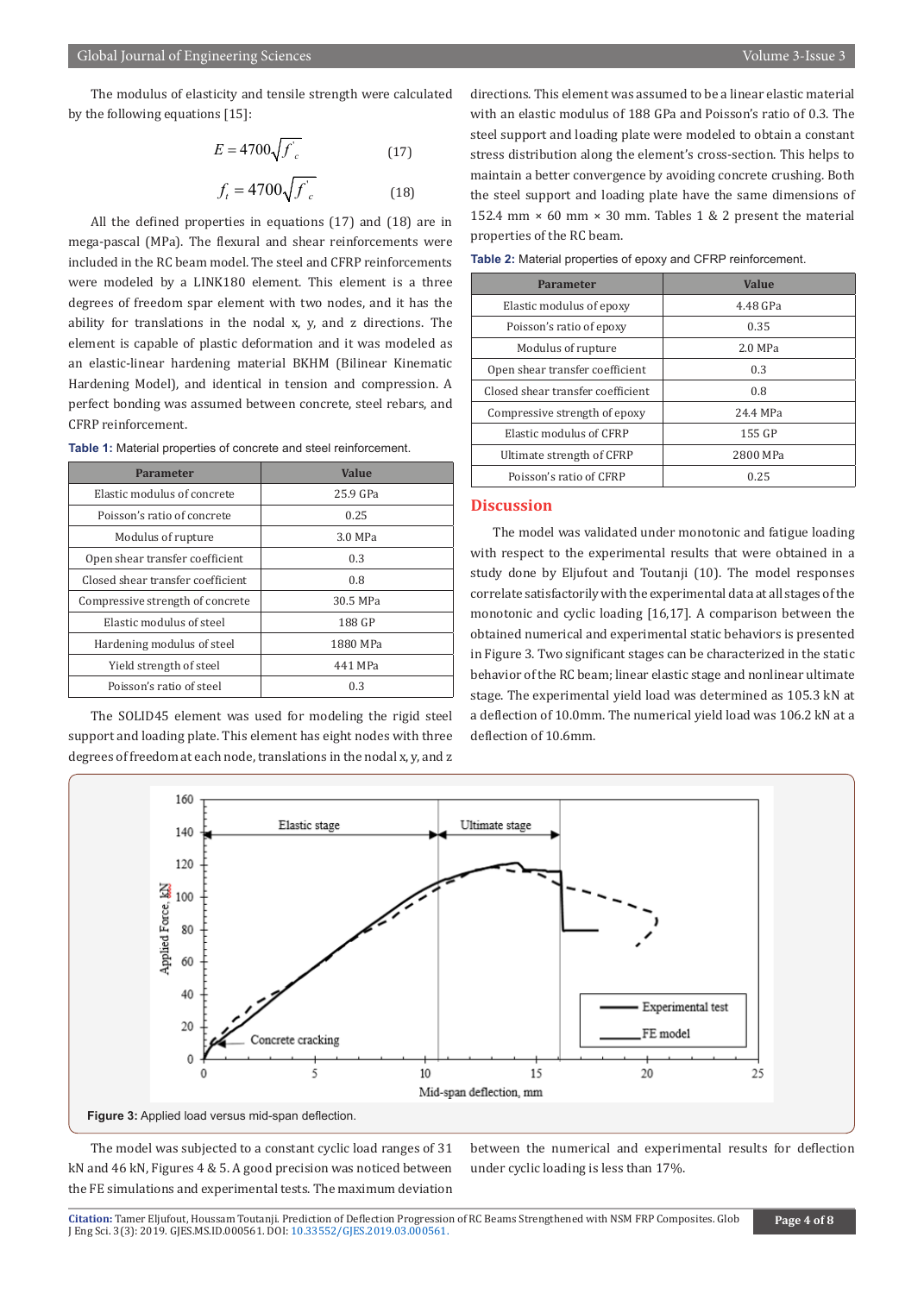

**Citation:** Tamer Eljufout, Houssam Toutanji. P[rediction of Deflection Progressio](http://dx.doi.org/10.33552/GJES.2019.03.000561)n of RC Beams Strengthened with NSM FRP Composites. Glob J Eng Sci. 3(3): 2019. GJES.MS.ID.000561. DOI: 10.33552/GJES.2019.03.000561.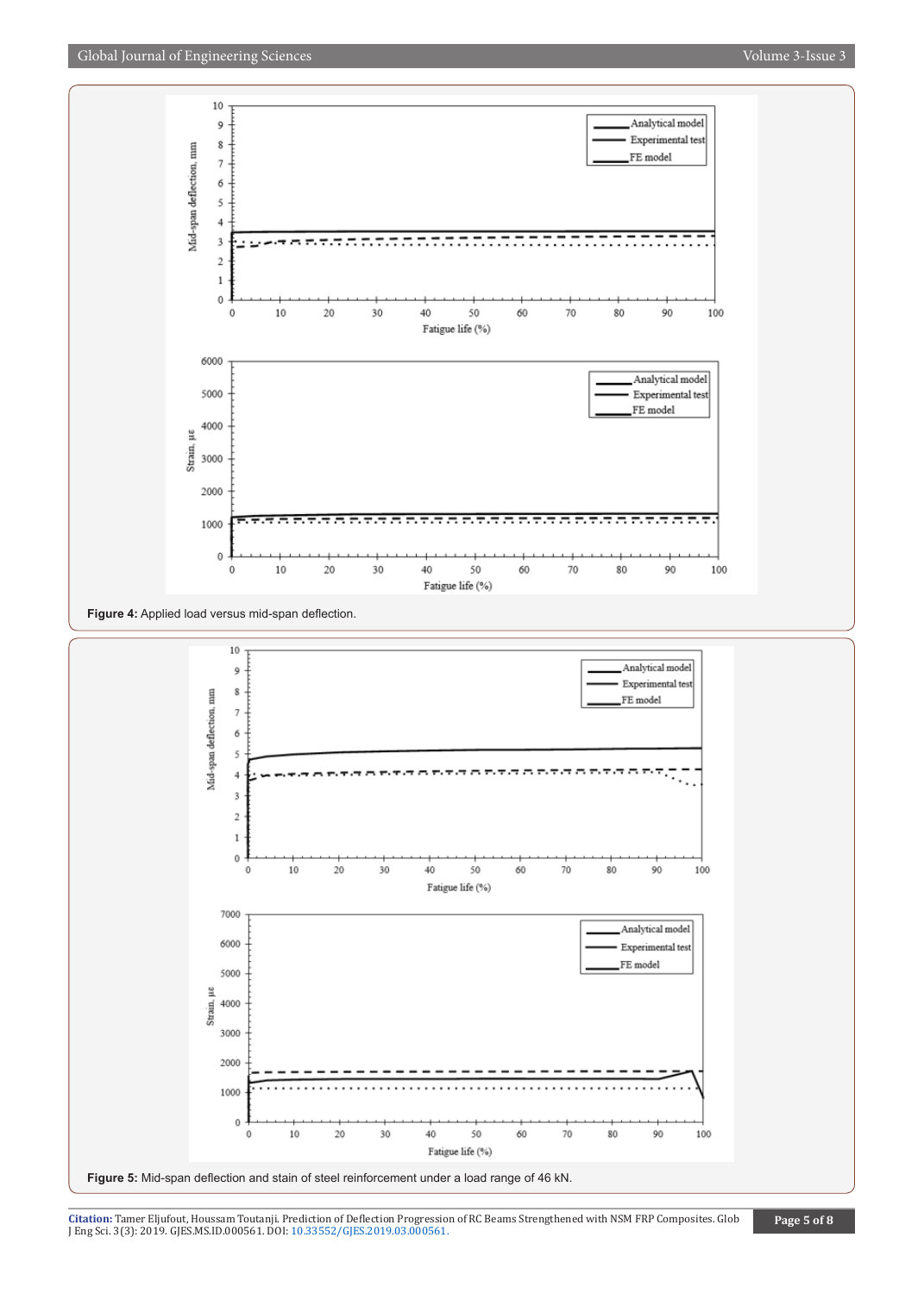Numerical and analytical analyses were carried out for four strengthened RC beams. Specimens "B01", "B02", "B03", and "B04" were subjected to 31, 36, 41, and 46 kN cyclic load ranges, respectively. The obtained strain of tension steel reinforcement was less than that observed during the experimental tests. The deflection of the analyzed RC beams was accumulating with the applied load cycles. All specimens experienced an initial rapid increase of the mid-span deflection, then followed by a steady rate of deflection accumulations. The deflection exhibited a dramatic increase just before failure in both the experimental and numerical simulations [18,19].

Table 3 summarizes the obtained results of the deflection progression of numerical and analytical analyses. The mean numerical to analytical deflection ratio is 0.92 with a standard deviation of 0.3 mm. Comparison of the obtained mid-span deflection and strain of tension steel reinforcement is presented in Figures 6 & 7 for specimens "B02" and "B03". The analytical model predicted the increase in strain due to the cyclic creep of concrete along with the fatigue life of RC beams. A good correlation was noticed of specimens "B01" and "B04". The analytical and numerical predictions of deflection development for specimens "B02" and "B03" was consistency along with the fatigue life. The analytical predictions of deflection increase gradually with the increase of applied cycles. The predicted values of deflection are close to the numerical results at all stages of the fatigue life and under different loading conditions. The mean error of deflection is less than 9.5%. The error is calculated by dividing the absolute difference between the predicted and measured values of deflection over the measured value.

|  |  | Table 3: Comparison of the obtained deflection progression. |  |  |  |  |
|--|--|-------------------------------------------------------------|--|--|--|--|
|--|--|-------------------------------------------------------------|--|--|--|--|

| <b>Beam</b> | <b>Applied Cyclic Load (kN)</b> |            | <b>Mid-Span Deflection (mm)</b> |                   |  |
|-------------|---------------------------------|------------|---------------------------------|-------------------|--|
|             | <b>Max</b>                      | <b>Min</b> | <b>Numerical</b>                | <b>Analytical</b> |  |
| <b>B01</b>  | 38                              |            | 2.82                            | 3.3               |  |
| <b>B02</b>  | 43                              |            | 3.33                            | 3.49              |  |
| <b>B03</b>  | 48                              |            | 3.52                            | 3.93              |  |
| <b>B04</b>  | 53                              |            | 4.15                            | 4.28              |  |



Citation: Tamer Eljufout, Houssam Toutanji. P[rediction of Deflection Progressio](http://dx.doi.org/10.33552/GJES.2019.03.000561)n of RC Beams Strengthened with NSM FRP Composites. Glob<br>J Eng Sci. 3(3): 2019. GJES.MS.ID.000561. DOI: 10.33552/GJES.2019.03.000561.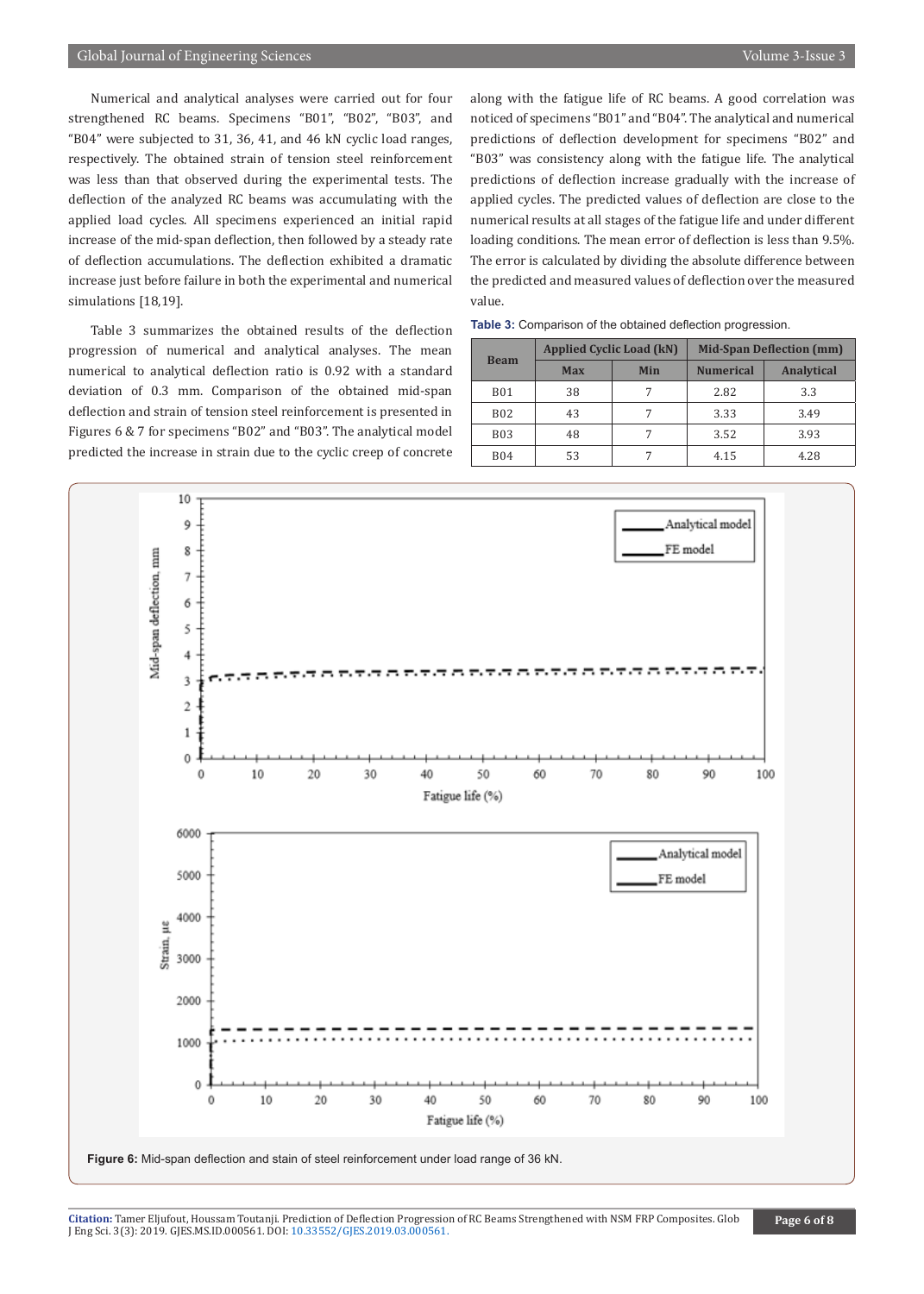

#### **Conclusion**

An analytical model was employed to predict the development of deflection of RC beams strengthened with FRP reinforcement under cyclic loading. With reference to the numerical and analytical analyses that were performed, the following conclusions can be drawn:

- The analytical model proposed by Balaguru & Shah (6) gives practical predictions of the deflection development of RC beams strengthened with NSM reinforcement. The obtained results are in good agreement with the experimental and numerical results.
- RC beams strengthened with NSM CFRP reinforcement degrade gradually with the increase of the number of cycles based on the predictions that are given by the numerical and analytical analyses.

#### **Acknowledgement**

None.

#### **Conflict of Interest**

No conflict of interest.

#### **References**

- 1. [Badawi, Moataz, Khaled Soudki \(2009\) Fatigue Behavior of RC](https://ascelibrary.org/doi/10.1061/%28ASCE%291090-0268%282009%2913%3A5%28415%29)  [Beams Strengthened with NSM CFRP Rods. Journal of Composites for](https://ascelibrary.org/doi/10.1061/%28ASCE%291090-0268%282009%2913%3A5%28415%29)  [Construction 13\(5\): 415–21.](https://ascelibrary.org/doi/10.1061/%28ASCE%291090-0268%282009%2913%3A5%28415%29)
- 2. Morales, Miguel, Dominique Bauer (2006) Fatigue and Remaining Life Assessment of Steel Bridges More Than 50 Years Old. In 7th International Conference on Short and Medium Span Bridges, Montreal, Canada, pp. 1–9.
- 3. [Chen Cheng, Lijuan Cheng \(2017\) Fatigue Life-Based Design of RC Beams](https://www.sciencedirect.com/science/article/pii/S0141029617306764)  [Strengthened with NSM FRP. Engineering Structures 140: 256–66.](https://www.sciencedirect.com/science/article/pii/S0141029617306764)
- 4. [Heffernan JP, AM Erki \(2004\) Fatigue Behavior of Reinforced Concrete](https://ascelibrary.org/doi/abs/10.1061/(ASCE)1090-0268(2004)8:2(132))  [Beams Strengthened with Carbon Fiber Reinforced Plastic Laminates.](https://ascelibrary.org/doi/abs/10.1061/(ASCE)1090-0268(2004)8:2(132))  [Journal of Composites for Construction 8\(2\): 132–40.](https://ascelibrary.org/doi/abs/10.1061/(ASCE)1090-0268(2004)8:2(132))
- 5. [Papakonstantinou CG, MF Petrou, KA Harries \(2001\) Fatigue Behavior](https://ascelibrary.org/doi/10.1061/%28ASCE%291090-0268%282001%295%3A4%28246%29)  [of RC Beams Strengthened with GFRP Sheets. Journal of Composites for](https://ascelibrary.org/doi/10.1061/%28ASCE%291090-0268%282001%295%3A4%28246%29)  [Construction 5\(4\): 246–53.](https://ascelibrary.org/doi/10.1061/%28ASCE%291090-0268%282001%295%3A4%28246%29)
- 6. [Toutanji, Houssam et al. \(2006\) Cyclic Behavior of RC Beams](https://ascelibrary.org/doi/abs/10.1061/%28ASCE%290899-1561%282006%2918%3A1%2828%29)  [Strengthened with Carbon Fiber Sheets Bonded by Inorganic Matrix.](https://ascelibrary.org/doi/abs/10.1061/%28ASCE%290899-1561%282006%2918%3A1%2828%29)  [Journal of Materials in Civil Engineering 18\(1\): 28.](https://ascelibrary.org/doi/abs/10.1061/%28ASCE%290899-1561%282006%2918%3A1%2828%29)
- 7. [Oudah Fadi, Raafat El Hacha \(2013\) Research Progress on the Fatigue](https://www.sciencedirect.com/science/article/pii/S1359836812006075?via%3Dihub)  [Performance of RC Beams Strengthened in Flexure Using Fiber](https://www.sciencedirect.com/science/article/pii/S1359836812006075?via%3Dihub)  [Reinforced Polymers. Composites Part B: Engineering 47: 82–95.](https://www.sciencedirect.com/science/article/pii/S1359836812006075?via%3Dihub)
- 8. [Sobieck MPCT, R Atadero, H Mahmoud \(2015\) Predicting Fatigue Service](https://www.ugpti.org/resources/reports/downloads/mpc15-292.pdf)  [Life Extension of RC Bridges with Externally Bonded CFRP Repairs](https://www.ugpti.org/resources/reports/downloads/mpc15-292.pdf)  [Predicting Fatigue Service Life Extension of RC Bridges with Externally](https://www.ugpti.org/resources/reports/downloads/mpc15-292.pdf)  [Bonded CFRP Repairs.](https://www.ugpti.org/resources/reports/downloads/mpc15-292.pdf)